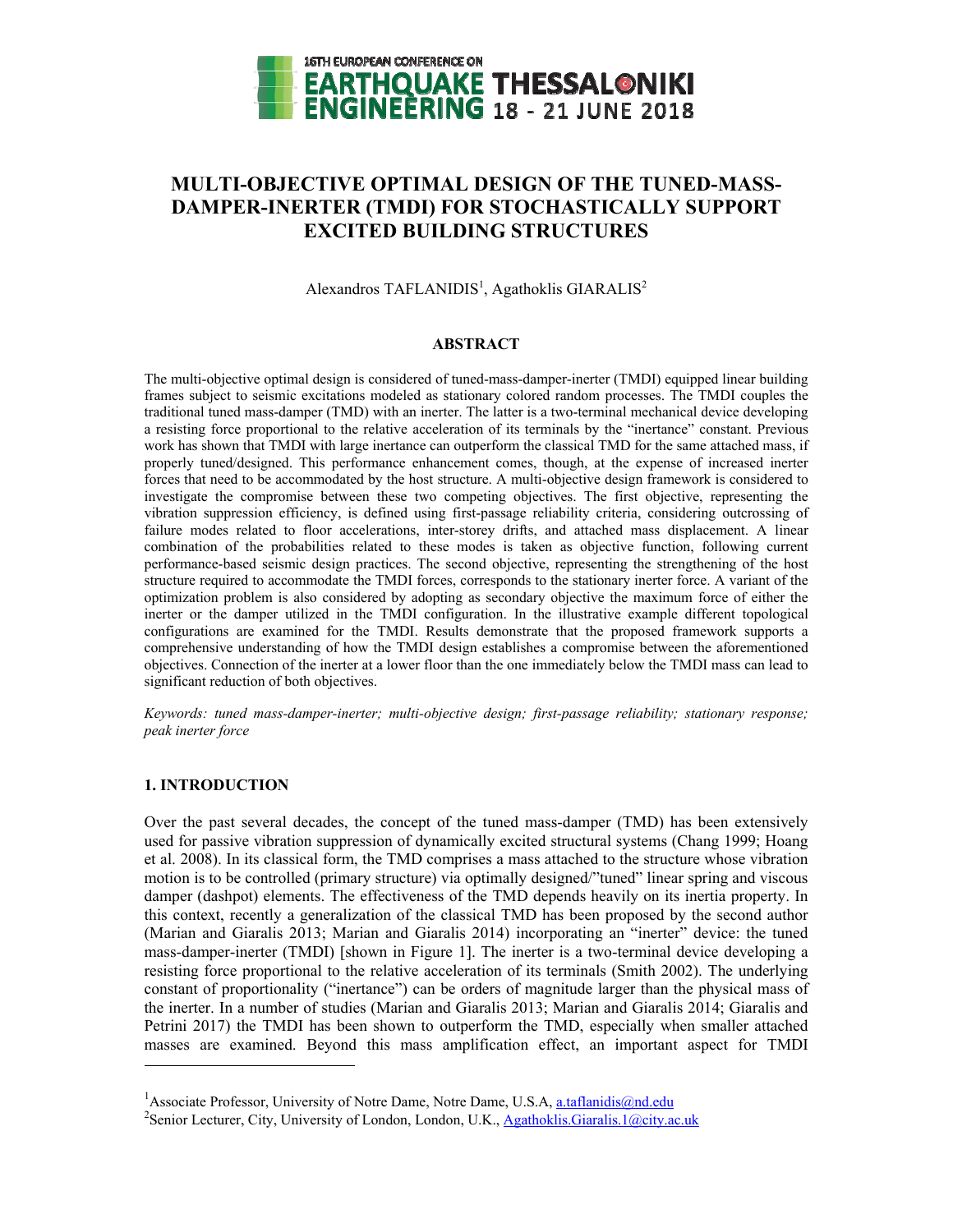applications (Giaralis and Taflanidis 2017) is the ability to influence the dynamics of the primary structure in a wide frequency range and not only at frequencies close to the own TMDI oscillation frequency, as is the case of the classical TMD. Another such aspect is the significant impact the TMDI topological configuration may have on the overall performance; it was shown in (Giaralis and Taflanidis 2017) that configurations with the inerter connecting to a lower floor than the floor immediately below the attached mass are more advantageous [see also (Giaralis and Petrini 2017)].



Figure 1. Tuned mass-damper-inerter (TMDI) equipped multi-storey frame structure.

This performance enhancement offered by the TMDI comes, though, at the expense of increased inerter forces that are transferred to the host structure (Giaralis and Petrini 2017). In this respect, this paper pursues optimal TMDI design for stochastically excited structures within a multi-objective setting that explicitly considers the compromise between the competing objectives of suppressing vibrations and avoiding large inerter forces. Linear damped primary structures are considered baseexcited by filtered stationary white noise representing the seismic input action. The design variables include the inertance and the attached mass as well as the TMDI linear spring and viscous damper constants, whereas different topologies are examined with respect to the TMDI configuration. The first objective, representing the vibration suppression, is defined using first-passage reliability criteria, considering outcrossing of failure modes related to floor accelerations, inter-storey drifts, and attached mass displacement. A linear combination of the probabilities related to these modes is taken as objective function, following current performance-based seismic design practices. The second objective, representing the strengthening of the host structure required to accommodate the TMDI forces, corresponds to the stationary inerter force. A variant of the optimization problem is also considered by adopting as secondary objective the maximum force of either the inerter or the damper utilized in the TMDI configuration.

The governing equations of motion for a structure equipped with a TMDI are reviewed in the next section, followed (Section 3) by the stationary response statistics calculation and (Section 4) the multiobjective design problem formulation. Section 5 presents a case study for a TMDI equipped building frame exposed to stochastic seismic excitation. Concluding remarks are discussed in Section 6.

# **2. FORMULATION OF EQUATIONS OF MOTION**

Consider the planar *n-*storey frame building, shown in Figure 1, whose oscillatory motion due to a ground acceleration  $\ddot{x}_g$  is to be suppressed (primary structure). The TMDI consists of a classical linear passive tuned mass-damper (TMD) located at the *i<sub>d</sub>*-th floor of the primary structure comprising a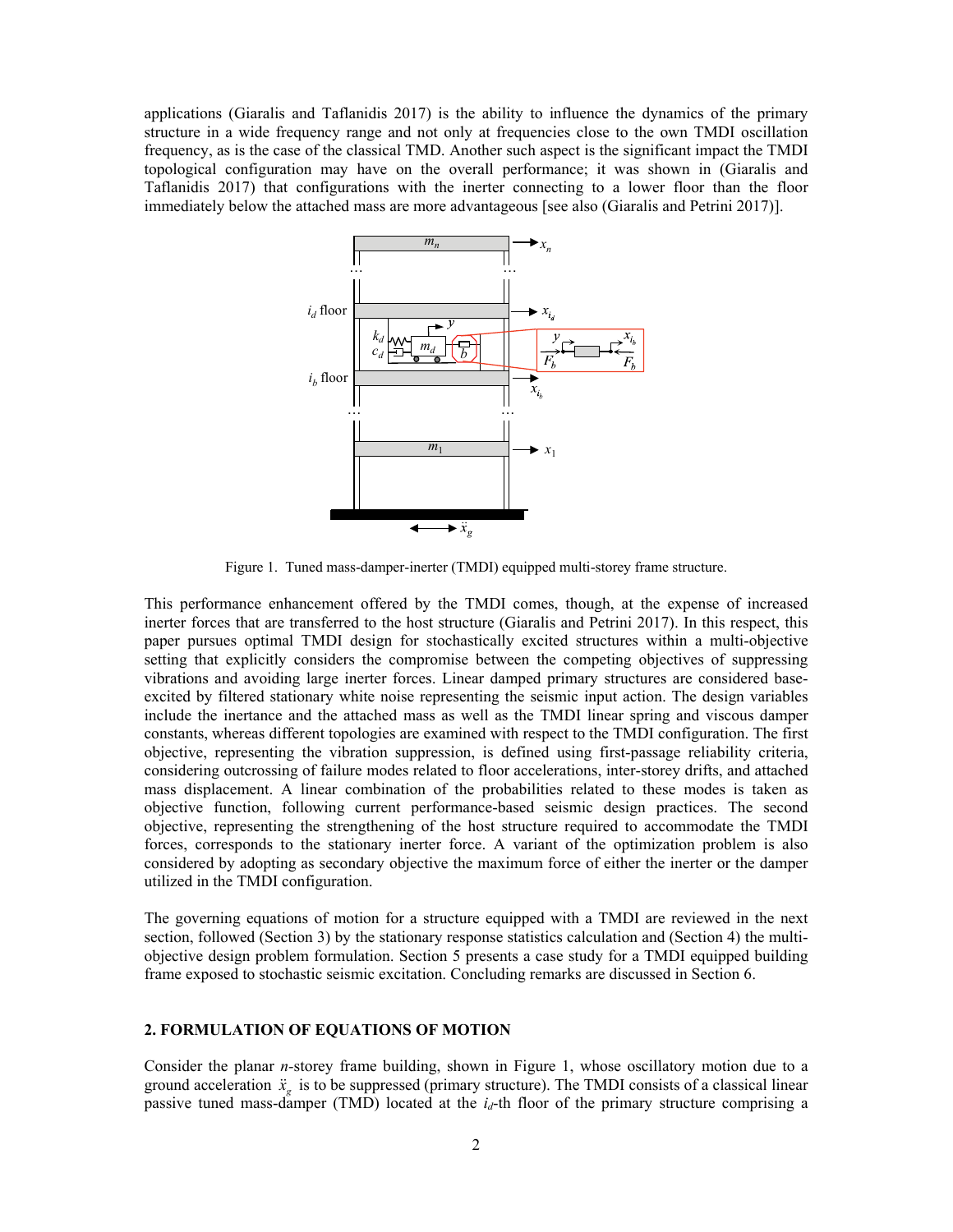mass  $m_d$  attached to the structure via a linear spring of stiffness  $k_d$  and a linear dashpot of damping coefficient  $c_d$ . The TMD mass is linked to the  $i_b$ -th floor by an inerter with inertance *b*. Let  $\mathbf{x}_s \in \mathbb{R}^n$  be the vector of floor displacements of the primary structure relative to the ground and  $\ddot{x}_e \in \mathcal{R}$  be the ground acceleration. Denote by  $\mathbf{R}_d \in \mathbb{R}^n$  the *TMD location* vector specifying the floor the TMD is attached to (i.e., vector of zeros with a single one in its  $i_d$  entry), and by  $\mathbf{R}_b \in \mathbb{R}^n$  be the *inerter location* vector specifying the floor the inerter is connected to (i.e., vector of zeros with a single one in its *i<sub>b</sub>* entry). Let, also,  $y \in \mathcal{R}$  be the displacement of the TMD mass relative to the *i<sub>d</sub>* floor and define the *connectivity* vector by  $\mathbf{R}_c = \mathbf{R}_d - \mathbf{R}_b$ . Then, the resisting inerter force, denoted by  $F_b$  in Figure 1, is equal to  $F_b(t) = b[\ddot{y}(t) + \mathbf{R}_s \ddot{x}_s(t)]$  and the coupled equations of motion become

$$
\left(\mathbf{M}_{s} + \mathbf{R}_{d}m_{d}\mathbf{R}_{d}^{T} + \mathbf{R}_{c}b\mathbf{R}_{c}^{T}\right)\ddot{\mathbf{x}}_{s}(t) + \left(m_{d}\mathbf{R}_{d} + b\mathbf{R}_{c}\right)\ddot{y}(t) + \mathbf{C}_{s}\dot{\mathbf{x}}_{s}(t) + \mathbf{K}_{s}\mathbf{x}_{s}(t) = -\left(\mathbf{M}_{s} + \mathbf{R}_{d}m_{d}\mathbf{R}_{d}^{T}\right)\mathbf{R}_{s}\ddot{\mathbf{x}}_{g}(t) \quad (1)
$$
\n
$$
(m_{d} + b)\ddot{y}(t) + \left(m_{d}\mathbf{R}_{d}^{T} + b\mathbf{R}_{c}^{T}\right)\ddot{\mathbf{x}}_{s}(t) + c_{d}\dot{y}(t) + k_{d}y(t) = -m_{d}\mathbf{R}_{d}^{T}\mathbf{R}_{s}\ddot{\mathbf{x}}_{g}(t) \quad (2)
$$

where  $M_s \in \mathbb{R}^{n \times n}$ ,  $C_s \in \mathbb{R}^{n \times n}$ , and  $K_s \in \mathbb{R}^{n \times n}$  are the mass, damping, and stiffness matrices of the primary structure, respectively, and  $\mathbf{R}_s \in \mathbb{R}^n$  is the earthquake influence coefficient vector (vector of ones). Equation (2) suggests that the total inertia of the TMDI is equal to  $(m_d+b)$ . Hence, the TMDI frequency ratio *fd*, damping ratio *ζd*, inertance ratio *β*, and mass ratio *μ* are defined as

$$
f_d = \sqrt{\frac{k_d}{(m_d + b)}} / \omega_1; \quad \zeta_d = \frac{c_d}{2(m_d + b)\omega_d}; \quad \beta = \frac{b}{M}; \quad \mu = \frac{m_d}{M}, \tag{3}
$$

where  $\omega_1$  and *M* are the fundamental natural frequency and the total mass of the primary structure, respectively and  $\omega_d = f_d \omega_l$  represents the TMDI natural frequency.

## **3. STATIONARY RESPONSE STATISTICS CALCULATION**

Let  $\ddot{x}_s$  be modeled as a stationary filtered Gaussian white noise stochastic process. A state-space formulation is utilized to determine the response characteristics required in the solution of the optimum TMDI design problem. In this setting, the excitation model is given by

$$
\dot{\mathbf{x}}_q(t) = \mathbf{A}_q \mathbf{x}_q(t) + \mathbf{E}_q w(t); \quad \ddot{x}_s(t) = \mathbf{C}_q \mathbf{x}_q(t) \,, \tag{4}
$$

where  $w(t) \in \Re$  is a zero-mean Gaussian white-noise process with spectral intensity equal to  $S_w=1/(2\pi);$   $\mathbf{x}_q(t) \in \mathbb{R}^{n_q}$  is the state vector for the excitation;  $\mathbf{A}_q \in \mathbb{R}^{n_q \times n_q}$ ,  $\mathbf{E}_q \in \mathbb{R}^{n_q \times 1}$  and  $\mathbf{C}_q \in \mathbb{R}^{1 \times n_q}$  are the state-space excitation matrices. Combining excitation model of Equation (4) with the equations of motion of the structural system in Equations (1) and (2) provides the augmented state-space system

$$
\dot{\mathbf{x}}(t) = \mathbf{A}(\mathbf{\varphi})\mathbf{x}(t) + \mathbf{E}(\mathbf{\varphi})w(t); \ \mathbf{z}(t) = \mathbf{C}(\mathbf{\varphi})\mathbf{x}(t) \,, \tag{5}
$$

where  $\mathbf{x}(t) \in \mathbb{R}^{n_x}$  is the state vector with  $n_x=2n+2+n_q$ ;  $\mathbf{z}(t) \in \mathbb{R}^{n_z}$  is the vector of performance variables (response output of the system) with  $z_i$  denoting the  $i^{th}$  output; and  $A(\varphi)$ ,  $E(\varphi)$ ,  $C(\varphi)$  are the state-space matrices that are a function of vector **φ**, which represents the controllable parameters of the TMDI system ( $\mu$ ,  $\beta$ ,  $f_d$  and  $\zeta_d$ ). Note that the proposed formulation takes into account the spectral characteristics of the stochastic excitation, by appropriate augmentation of the state equation (Taflanidis and Scruggs 2010). This allows for an efficient calculation of the response statistics for the augmented system. The derivation of the state space matrices is discussed in the Appendix.

## *3.1 Basic stationary response statistics*

Under the modelling assumptions discussed above, the output of the system,  $z(t)$ , has a Gaussian distribution with zero mean and covariance matrix in stationary response given as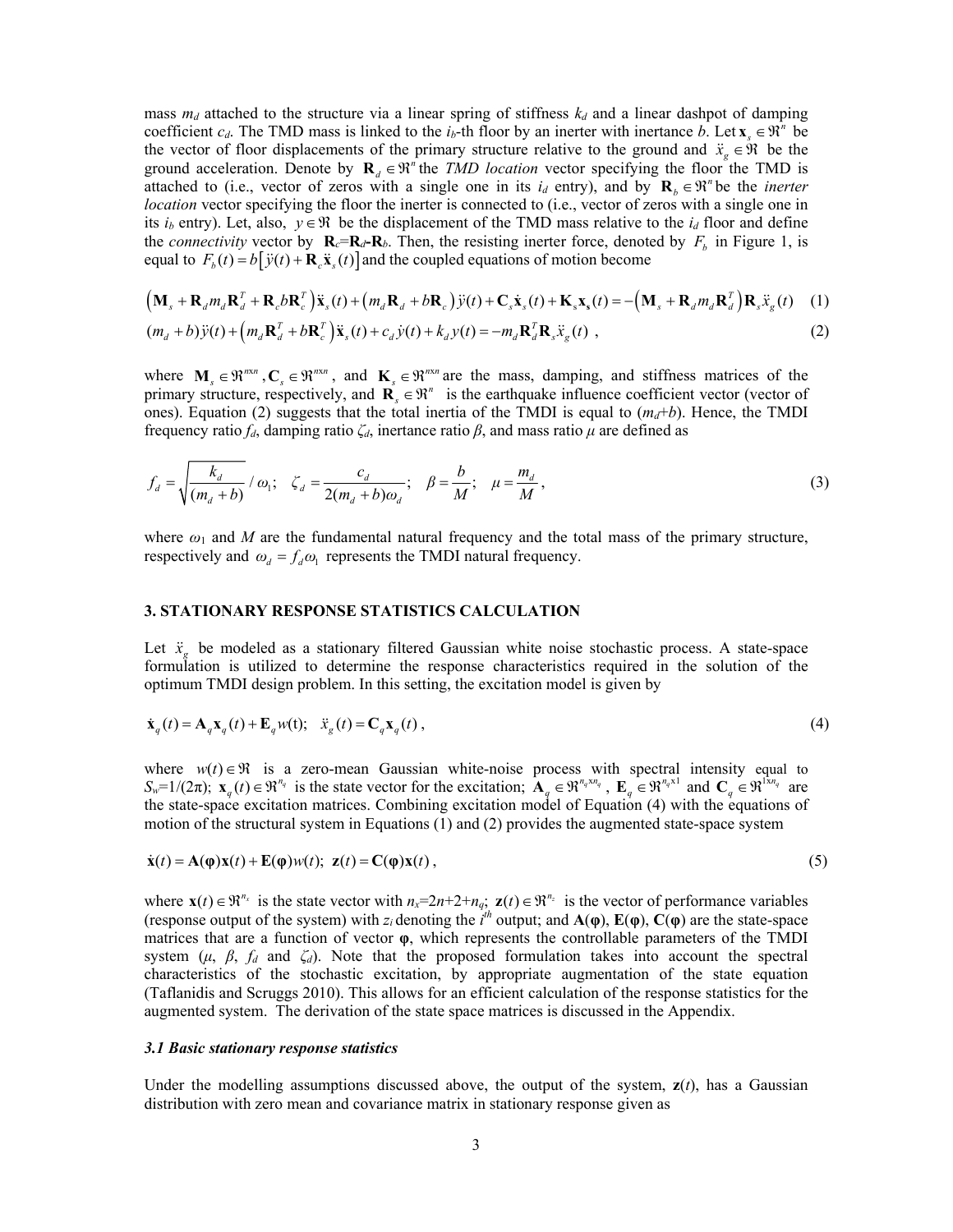$$
\mathbf{K}_{zz} = \mathbf{C}(\boldsymbol{\phi}) \mathbf{P}(\boldsymbol{\phi}) \mathbf{C}(\boldsymbol{\phi})^T; \ \mathbf{A}(\boldsymbol{\phi}) \mathbf{P}(\boldsymbol{\phi}) + \mathbf{P}(\boldsymbol{\phi}) \mathbf{A}(\boldsymbol{\phi})^T + \mathbf{E}(\boldsymbol{\phi}) \mathbf{E}(\boldsymbol{\phi})^T = 0 \,, \tag{6}
$$

where **P**(**φ**) corresponds to the state covariance matrix, obtained, as shown above, by the solution of an algebraic Lyapunov equation (Lutes and Sarkani 1997). The variance of each of the *nz* system output variables  $z_i = \mathbf{n}_i^T \mathbf{z}$  (*i*=1,2,...,*n<sub>z</sub>*) and of their first time derivatives, needed later in evaluating the outcrosssing rate for *zi*, are given, respectively, by

$$
\sigma_{z_i}^2 = \mathbf{n}_i^T \mathbf{C}(\mathbf{\varphi}) \mathbf{P}(\mathbf{\varphi}) \mathbf{C}(\mathbf{\varphi})^T \mathbf{n}_i , \qquad (7)
$$

$$
\sigma_{z_i}^2 = \mathbf{n}_{z_i}^T \mathbf{C}(\mathbf{\varphi}) \mathbf{A}(\mathbf{\varphi}) \mathbf{P}(\mathbf{\varphi}) \mathbf{A}(\mathbf{\varphi})^T \mathbf{C}(\mathbf{\varphi})^T \mathbf{n}_{z_i},
$$
\n(8)

where  $\mathbf{n}_i$  is a  $n_z$  dimensional vector with zeros with the  $i_{th}$  component being one. In deriving the expression for the derivatives in Equation (8) the relationship  $\mathbf{C}(\varphi)\mathbf{E}(\varphi) = 0$  is assumed to hold. The latter condition is necessary to ensure that the out-crossing rate of the  $z_i$  stochastic process is finite (Taflanidis and Scruggs 2010). Lastly, the frequency response function of *zi*, also required in the calculation of the out-crossing rate of *zi*, is given by

$$
\mathbf{H}_{z_i}(\omega;\boldsymbol{\varphi}) = \mathbf{n}_i^T \mathbf{C}(\boldsymbol{\varphi}) [i\omega \mathbf{I} - \mathbf{A}(\boldsymbol{\varphi})]^{-1} \mathbf{E}(\boldsymbol{\varphi}).
$$
\n(9)

## *3.2 First-passage failure probability*

The design framework discussed in the next section utilizes the probability that an output (performance) variable *zi* exceeds a given threshold *βi* (defining acceptable performance) within some time-window *T* of the excitation (strong ground motion duration). This probability is expressed as

$$
P_i(\mathbf{\varphi} \mid \beta_i, T) = P\Big[\Big|z_i\big(\tau\Big)\Big| > \beta_i \text{ for some } \tau \in [0, T]\Big],\tag{10}
$$

and may be calculated as the first-passage probability for output *zi* out-crossing threshold *βi*. Under the stationarity assumption, the considered probability is approximated by (Taflanidis and Beck 2006)

$$
P_i(\mathbf{\varphi} \mid \beta_i, T) = 1 - e^{-v_i^+(\mathbf{\varphi})T}; \ \ v_i^+(\mathbf{\varphi}) = \lambda_i(\mathbf{\varphi})r_i^+(\mathbf{\varphi}), \tag{11}
$$

where  $v_i^*(\varphi)$  is the conditional out-crossing rate for  $z_i$ , which, as shown above, is a product of two factors, Rice's unconditional out-crossing rate  $r_i^{\dagger}(\phi)$  (Rice 1944, 1945), and the temporal-correlation correction factor  $\lambda_i(\phi)$ , introduced as a heuristic "correction factor" to address correlation between out-crossing events (Lutes and Sarkani 1997). The former is given by

$$
r_i^+(\mathbf{\varphi} \,|\, \boldsymbol{\theta}) = \frac{\sigma_{z_i}(\mathbf{\varphi} \,|\, \boldsymbol{\theta})}{\pi \sigma_{z_i}(\mathbf{\varphi} \,|\, \boldsymbol{\theta})} e^{-\frac{\beta_i^2}{2 \sigma_{z_i}^2(\mathbf{\varphi} \,|\, \boldsymbol{\theta})}},\tag{12}
$$

whereas for the latter the correction factor proposed by Taflanidis and Beck (2006) is utilized here,

$$
\lambda_{i}(\mathbf{\varphi}) \approx \frac{1 - \exp\left\{-q(\mathbf{\varphi})^{0.6}\left(\frac{2}{\sqrt{\pi}}\right)^{0.1}\frac{\beta_{i}\sqrt{2}}{\sigma_{z_{i}}(\mathbf{\varphi})}\right\}}{1 - \exp\left\{-\frac{\beta_{i}^{2}}{2\sigma_{z_{i}}^{2}(\mathbf{\varphi})}\right\}}; \ q(\mathbf{\varphi}) = \frac{\sigma_{z_{i}}^{6}(\mathbf{\varphi})}{4\pi \int_{-\infty}^{\infty} |\omega| S_{z_{i}z_{i}}(\omega \,|\, \mathbf{\varphi}) d\omega \int_{-\infty}^{\infty} S_{z_{i}z_{i}}^{2}(\omega \,|\, \mathbf{\varphi}) d\omega}, \qquad (13)
$$

where  $S_{zz}(\omega | \phi)$  is the spectral density function for  $z_i$ . The stationary variances needed in Equaitons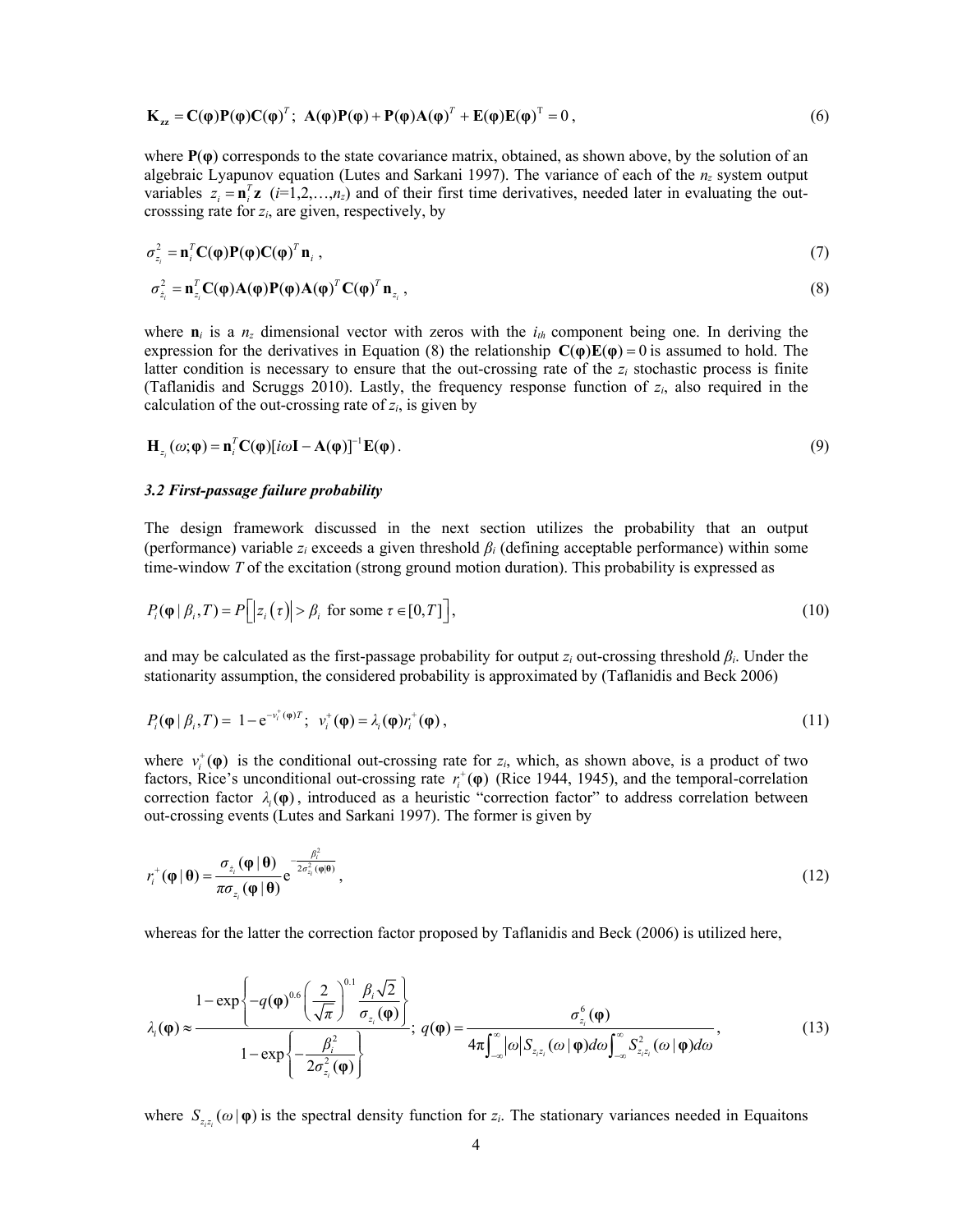(12) and (13) are provided through Equations (7) and (8), whereas for calculation of the onedimensional integrals in the denominator of  $q(\varphi)$  the spectral density  $S_{zz}(\omega|\varphi)$  is substituted by

$$
S_{z_{i}z_{i}}\left(\omega\,|\,\varphi\right)=S_{w}\left|H_{z_{i}}\left(\omega\,|\,\varphi\right)\right|^{2}\tag{14}
$$

with  $H_{z_i}(\omega | \varphi, \theta)$  given by Equation (9). The frequency range over which the system dynamics are important is partitioned at desired points and the frequency response is calculated. Each onedimensional integral is then evaluated via standard numerical integration.

## **4. MULTI-OBJECTIVE DESIGN FRAMEWORK**

#### *4.1 Performance objectives selection and multi-objective design problem formulation*

The first objective, representing the vibration suppression efficiency of the TMDI applications, is defined, similarly to (Giaralis and Taflanidis 2017), as the consequences related to the different failure modes. Each of these modes is defined through some specific response output *zi*, representing the engineering demand parameter for that failure mode, and ultimately though probability  $P_i(\varphi | \beta_i, T)$ , whose estimation was discussed in Section 3.2. Let **i***f* represent the index sets associated with the failure modes under consideration and  $n_f$  the total number of failure modes examined. Note that response vector **z** may contain additional response outputs, beyond the ones required for estimation of the occurrence probabilities of the different failure modes, in other words  $n_f$  is not necessarily equal to *n<sub>z</sub>*. The first design objective corresponds to the combination of probabilities  $P_i(\phi | \beta_i, T)$  over set **i**<sub>*f*</sub>

$$
J_1(\mathbf{\varphi}) = \sum_{i \in \mathbf{i}_f}^{n_f} w_i P_i(\mathbf{\varphi} \mid \beta_i, T), \qquad (15)
$$

where  $w_i$  are weights representing the relative consequences for each failure mode. Notably, this definition of  $J_1(\phi)$ , which adds the contribution of each individual failure mode (upon weighting), is well aligned with the current performance based earthquake engineering practice of summing the contributions from all damage states (Goulet et al. 2007) in defining structural performance.

The second objective, representing the strengthening of the host structure required to accommodate the TMDI forces, corresponds to the inerter force. Since under the stated stationary assumptions the peak response for *z<sub>i</sub>* can be related to its stationary variance  $\sigma_{z_i}^2$  through the peak factor (Der Kiureghian 1980) which can be approximated as a constant, the standard deviation of the inerter force is taken, equivalently, as the second design objective. A variant of the optimization problem is also considered by adopting as second objective the maximum force of either the inerter or the damper utilized in the TMDI configuration. This variant is motivated by the fact that the damper forces connecting the TMDI to the host structure may become excessive, especially for large TMDI mass, so they should be considered in evaluating the strengthening needed for safe TMDI force transfer to the host structure. The second design objective is therefore defined as

$$
J_2(\mathbf{\varphi}) = \sigma_{F_b} \quad \text{or} \quad J_2(\mathbf{\varphi}) = \max(\sigma_{F_b}, \sigma_{F_d}), \tag{16}
$$

where  $\sigma_{F_h}$  and  $\sigma_{F_d}$  are the standard deviations of the inerter force  $F_b(t)$  and damper force  $F_d(t) = c_d \dot{\hat{y}}(t)$ , respectively. Both the objective functions in Equation (16) correspond to specific elements of  $\sigma_z$ , for an appropriate definition of the response vector as detailed in the Appendix. Therefore, they are readily available from Equation (7).

Lastly, a multi-objective design problem considering concurrently design objectives in Equations (15) and (16) is formulated as

$$
\varphi^* = \arg\min_{\varphi \in \Phi} \left\{ J_1(\varphi), J_2(\varphi) \right\}^T,
$$
\n(17)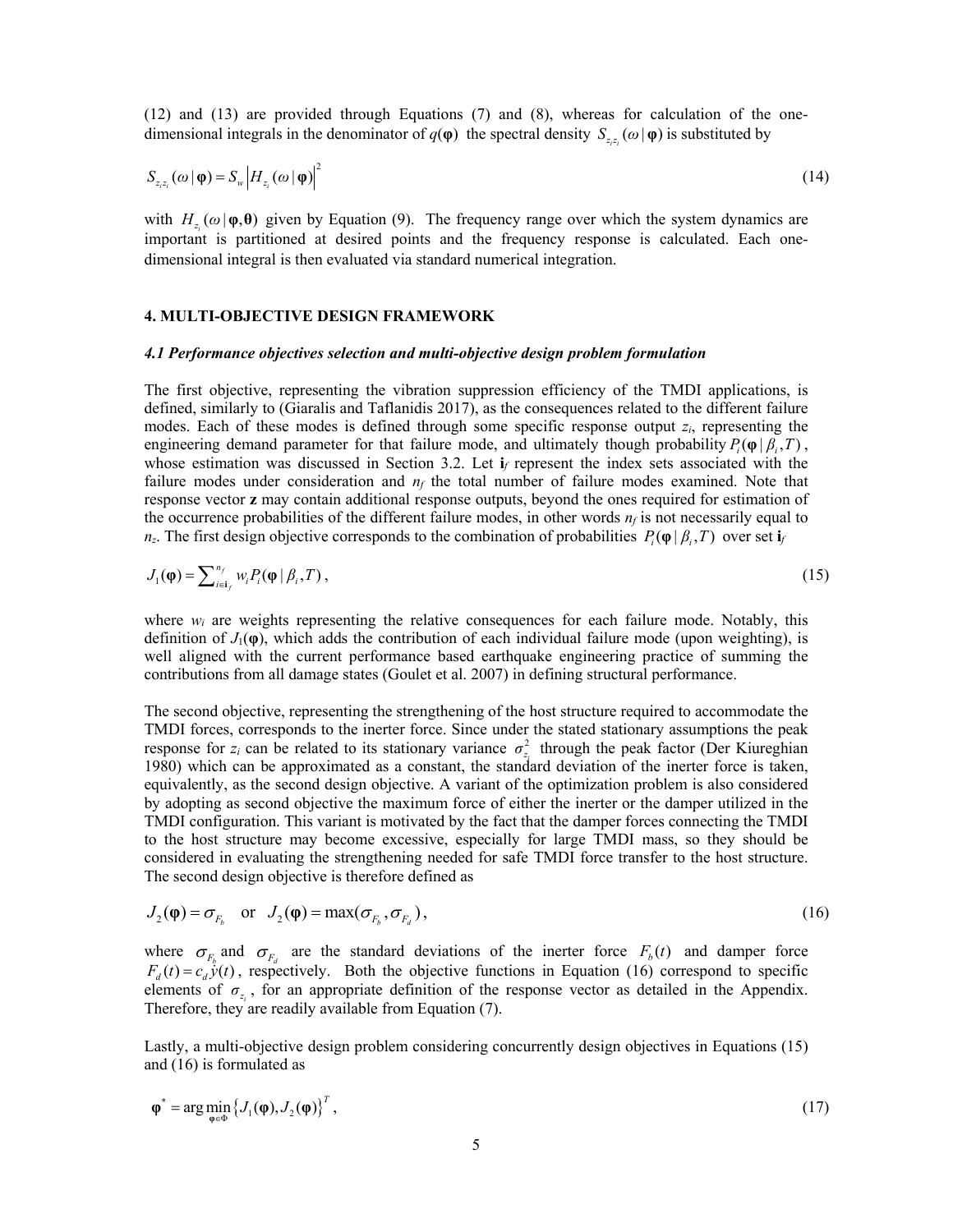where *Φ* represents the admissible design space. Since the two design objectives are competing there is no design configuration that simultaneously minimizes them both. The design optimization problem is transformed to identification of the *Pareto optimal* solutions, also known as dominant designs. A design configuration is Pareto optimal, denoted  $\varphi_p$ , if there is no other configuration that improves one objective without detriment to the other. The set of all such configurations is denoted as the *Pareto set* **Φ***p*. *The Pareto front* is the representation of the Pareto set in the objective function space  $J_p = \{ [J_1(\varphi) J_2(\varphi)] | \varphi \in \Phi_p \}$ . It is generally impractical to find all Pareto optimums so the optimization strategies usually aim at finding a subset of them that represents **J***p* well and can provide the decision maker with a comprehensive picture of trade-offs (Zitzler et al. 2000). The multiobjective design problem facilitates ultimately the identification of a range of TMDI configurations (Pareto optimal solutions) striking a trade-off among (i) vibration suppression efficiency and (ii) strengthening required for accommodating TMDI force transfer to the host structure. The designer or decision maker (e.g. building owner) can ultimately make the final decision among the Pareto optimal solutions, incorporating any additional considerations including architectural constraints for the TMDI implementation.

#### *4.2 Solution to multi-objective problem*

The multi-objective optimization problem of Equation (17) is solved by the epsilon-constraint method (Haimes et al. 1971). This numerical optimization approach is preferred here due to its ability to discover nonconvex regions of the Pareto front (compared to, for example, the weighted sum approach) and the fact that it can provide a front with a pre-determined resolution (compared to, for example, evolutionary approaches). Objective  $J_1(\varphi)$  is used as *optimization function* and objective *J*2(**φ**) as *constraint function*. The epsilon-constraint method converts the multi-objective optimization problem to a set of single-objective constraint optimization problems with different constraints  $\varepsilon$ <sup>*r*</sup>

$$
\varphi_p^r = \underset{\varphi \in \Phi}{\arg \min} \ J_1(\varphi) \tag{18}
$$
\n
$$
\text{such that } J_2(\varphi) \le \varepsilon^r,
$$

where the superscript  $r$  is utilized to describe the  $r$ th such constraint. Systematic variation of *<sup>r</sup> ε* facilitates identification of the Pareto front. The formulation of Equation (18) allows ultimately the identification of TMDI configurations that facilitate the optimum vibration suppression while maintaining the inerter forces below the target threshold of *ε r* .

For deciding the range for *ε <sup>r</sup>* the anchor point of the Pareto front corresponding to the maximum of  $J_2(\varphi)$  is first obtained by solving of the unconstrained single objective-optimization

$$
\varphi_1^{an} = \underset{\varphi \in \Phi}{\arg \min} \ J_1(\varphi) \,. \tag{19}
$$

The maximum value for  $J_2(\varphi)$  across the front is  $J(\varphi_i^{an})$ . The minimum is obviously 0. The range for feasible epsilon constraints *ε* is therefore  $[0 J(φ<sub>1</sub><sup>an</sup>)]$ . If *n<sub>p</sub>* equally spaced solutions are desired, then each *ε r* is chosen as

$$
\varepsilon^r = \frac{r}{n_p} J(\varphi_1^{an}); \ r = 1, ..., n_p \,. \tag{20}
$$

Evidently for  $r=n_p$  the optimal configuration is  $\varphi_1^{an}$  whereas for  $r=0$  (i.e. corresponding to the other anchor point of the front) the solution for the main formulation for  $J_2(\varphi)$  is the TMD (*b*=0 and so  $F_b(t)$ ) is minimized) that offers maximum vibration suppression, whereas for the variant formulation is the uncontrolled structure (no forces at all associated with the TMDI).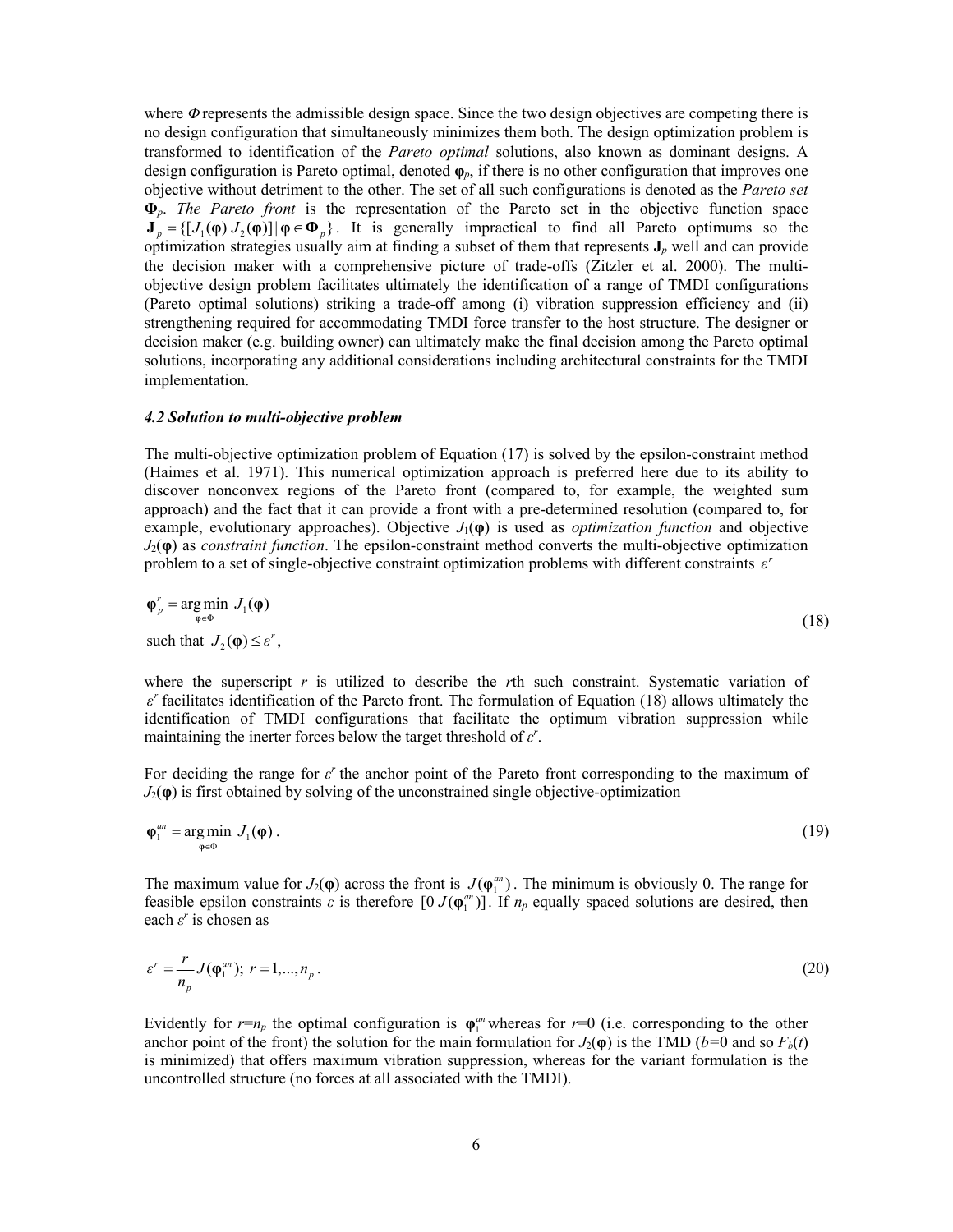#### **5. ILLUSTRATIVE NUMERICAL EXAMPLE**

The design approach is illustrated by considering a 10-storey building frame (Figure 1) equipped with a single TMDI previously used in (Giaralis and Taflanidis 2017).

# *5.1 Structural and excitation models*

The lumped mass per story is 900ton whereas the stiffness has a gradual decrease along height; it is 782.22MN/m for the bottom four stories, 626.10MN/m for the three intermediate ones and 469.57MN/m for the top three stories. Modal damping equal to 3.5% is considered. The natural periods the structure along with the participation factors in parenthesis are 1.5s (81.7%), 0.55s (11.8%), 0.33s (3.7%). The stationary seismic excitation  $\ddot{x}_e$  is described by a high-pass filtered Kanai-Tajimi power spectrum (Clough and Penzien 1993)

$$
S_{g}(\omega) = s_o \frac{\omega_g^4 + 4\zeta_g^2 \omega^2 \omega_g^2}{(\omega_g^2 - \omega^2)^2 + 4\zeta_g^2 \omega_g^2 \omega^2} \frac{\omega^4}{(\omega_f^2 - \omega^2)^2 + 4\zeta_f^2 \omega_f^2 \omega^2}.
$$
 (21)

In the above equation the Kanai-Tajimi parameters *ω<sup>g</sup>* and *ζg* represent the stiffness/frequency and damping properties, respectively, of the supporting ground modeled by a linear damped SDOF oscillator driven by white noise. Further, the parameters *ω<sup>f</sup>* and *ζf* control the cut-off frequency and the "steepness" of a high-pass filter used to suppress the low frequency content allowed by the Kanai-Tajimi filter. Lastly, *so* is chosen to achieve a desired pre-specified value for the root mean square acceleration *aRMS* of the considered seismic input. For the purposes of this study, the adopted values are *ωg*=3π, *ζg*=0.4, *ωf*=π/2, *ζf*=0.8, *aRMS*=0.062*g*.

The vector of engineering demand parameters for defining  $J_1(\phi)$  includes inter-storey drifts, associated with the structural integrity of the primary structure, and absolute floor accelerations, associated with the response of secondary equipment (building contents) housed by the primary structure, for all 10 floors, the TMD mass displacement, associated with the stroke of the damper and inerter and with the required clearance between the mass and the host structure  $(n_f=21)$  performance variables in total). The assumed thresholds *βi* are chosen as 3.3 cm for inter-storey drifts, 0.5*g* for floor accelerations, and 1m for the stroke (common for mass damper applications). Justification of the threshold selection is included in (Giaralis and Taflanidis 2017). Without loss of generality, equal weights  $w_i=1/n_z$  are considered for all performance variables. This assumes equal consequences for all failure modes and was chosen (see discussion in next paragraph) to provide a comparable contribution to the total failure probability from the drift and acceleration related failure modes. For the uncontrolled structure, the objective function  $J_1(\phi)$  is 12.38%. When considering only drift or acceleration responses this value becomes 10.94% or 13.83%, respectively. The response vector **z** includes, additionally, the inerter and damper forces, leading to  $n_z=23$ . The definition of the state-space output matrices for this choice of **z** is discussed in the Appendix. Since the response variables needed for the failure modes are ordered first, the index vector for the failure modes is  $\mathbf{i} = 1, ..., 21$ .

The vector of dimensionless TMDI design variables, **φ**, includes the damping, frequency and inertance ratios, defined in Eq. (3), i.e.,  $\varphi = [\zeta_d f_d \beta]^T$ . The mass ratio  $\mu$  is treated as a fixed pre-specified variable and a parametric investigation is undertaken for different values of  $\mu$  ranging from 0.1% to 5% of the total structural mass. A number of different TMDI topologies are examined, i.e. different *id* and *ib* floor pairs. Further, two different designs are examined with respect to the selection of  $J_2(\varphi)$  in Equation (16). Primary design formulation, considering only the inerter force is denoted by  $D_1$  whereas the variant, examining both the inerter and damper forces, is denoted by *D*2.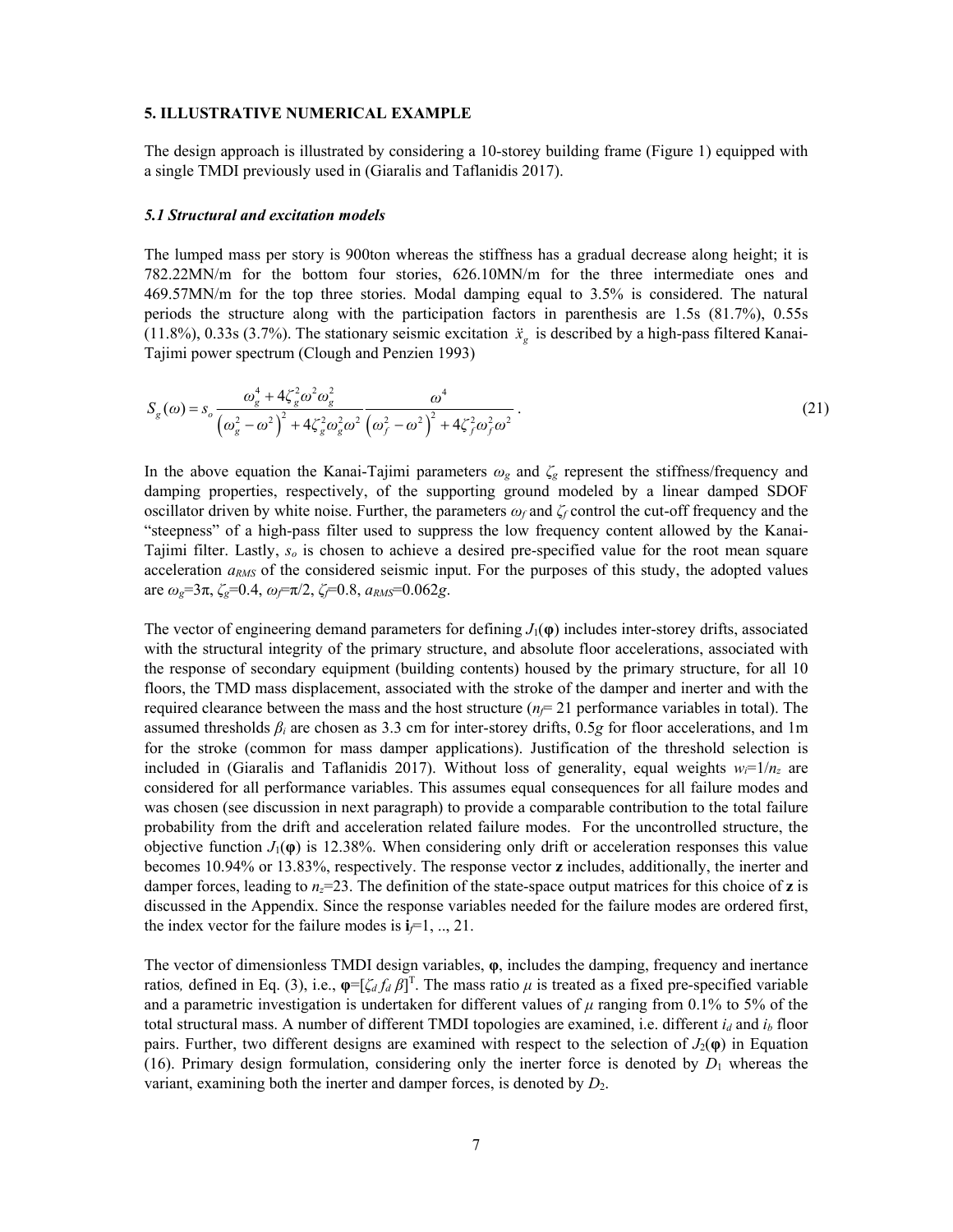## *5.1 Results and discussion*

Results are shown in Figures (2) to (4). Figure 2 plots Pareto fronts for six different TMDI topological configuration and six different mass ratios for design problem *D*1. Figure 3 shows the corresponding Pareto optimal values for design vector **φ** for three of these topological configurations. Finally, Figure 4 includes results for design problem *D*2 for three topological configurations. In Figures 2 and 4 optimal TMD designs (obtained for *β*=0 for each mass ration) lie on the x-axis for which *J2*=0. In Figure 3 these designs lie at the origin. For the Pareto front representation value of  $n_p$  is set to 22. Note, though, that the number of designs identified for some of the cases may not be  $n_p = 22$ . For example, for  $D_1$  design, if the TMD ( $\beta$ =0 and therefore  $J_2$  is minimized) outperforms TMDI for some specific  $\varepsilon_m^r$  value, then all solutions of the optimization of Equation (18) for  $\varepsilon^r < \varepsilon_m^r$  correspond to the same optimal TMD configuration and, therefore, they do not yield different Pareto optimal configurations. For *D*<sub>2</sub> design the same argument holds with respect to the uncontrolled structure.



Figure 2. Pareto front for design problem  $D_1$  for six different topological configurations for the TMDI implementation (sub-plots) and six different mass ratios masses (curves for each subplot).

The results demonstrate the usefulness and applicability of the proposed design framework to facilitate the identification of solutions with drastically different performance across the two examined objectives. As discussed in the introduction, the protection offered by the TMDI  $(J_1)$  values significantly reduced with respect to the uncontrolled structure) comes at the expense of significant forces exerted by the inerter to the host structure (large *J*2 values). The multi-objective formulation allows identification of Pareto optimal configurations that establish a compromise between protection efficiency and inerter forces. Based on the threshold that is acceptable for this force for the specific application (or any other decision criterion) the final design configuration may be chosen among the identified Pareto optimal solutions. Comparison between Figures 2 and 4 shows that the damper force is significantly smaller than the inerter force and ultimately does not impact the design formulation; the only concern should be the safe inerter force transfer to the host structure. The inerter forces are primarily related to the  $\beta$  value as evident from the results in Figure 3; large variations exist for  $\beta$ across the front and evident correlation to the  $J_2$  value.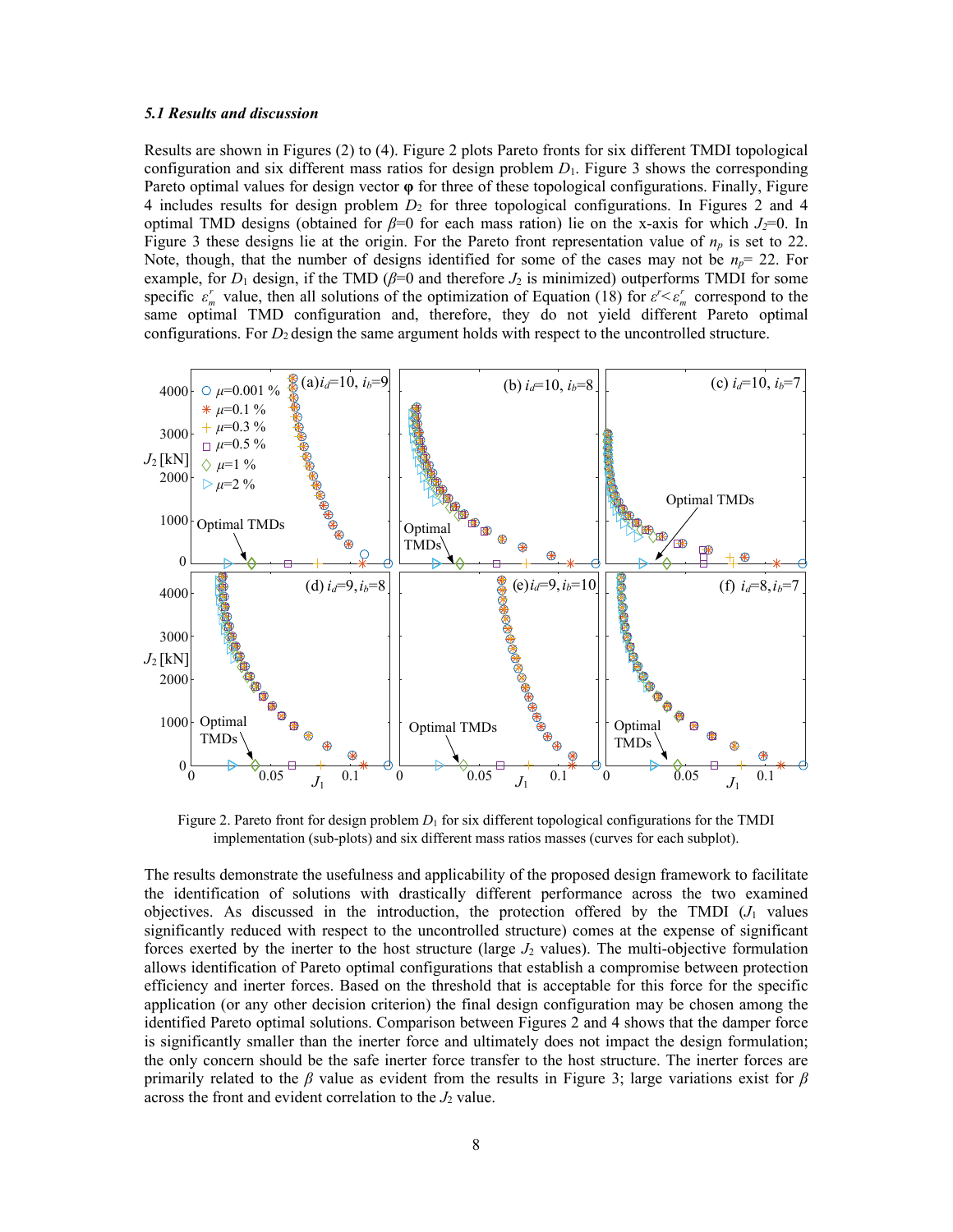

Figure 3. Optimal values for *fd*, *ζd* and *β* along the Pareto front [design variables are plotted with respect to the corresponding value of *J2*]. Rows corresponds to three different topological configurations. Curves in each subplot correspond to different mass ratios.



Figure 4. Pareto front for design problem  $D_2$  for three different topological configurations for the TMDI implementation (sub-plots) and six different mass ratios masses (curves for each subplot)

With respect to the TMDI behavior for different mass ratios, variation of  $\mu$  has small impact on the optimal performance across both objectives (Figures 2, 4) and on the optimal design configuration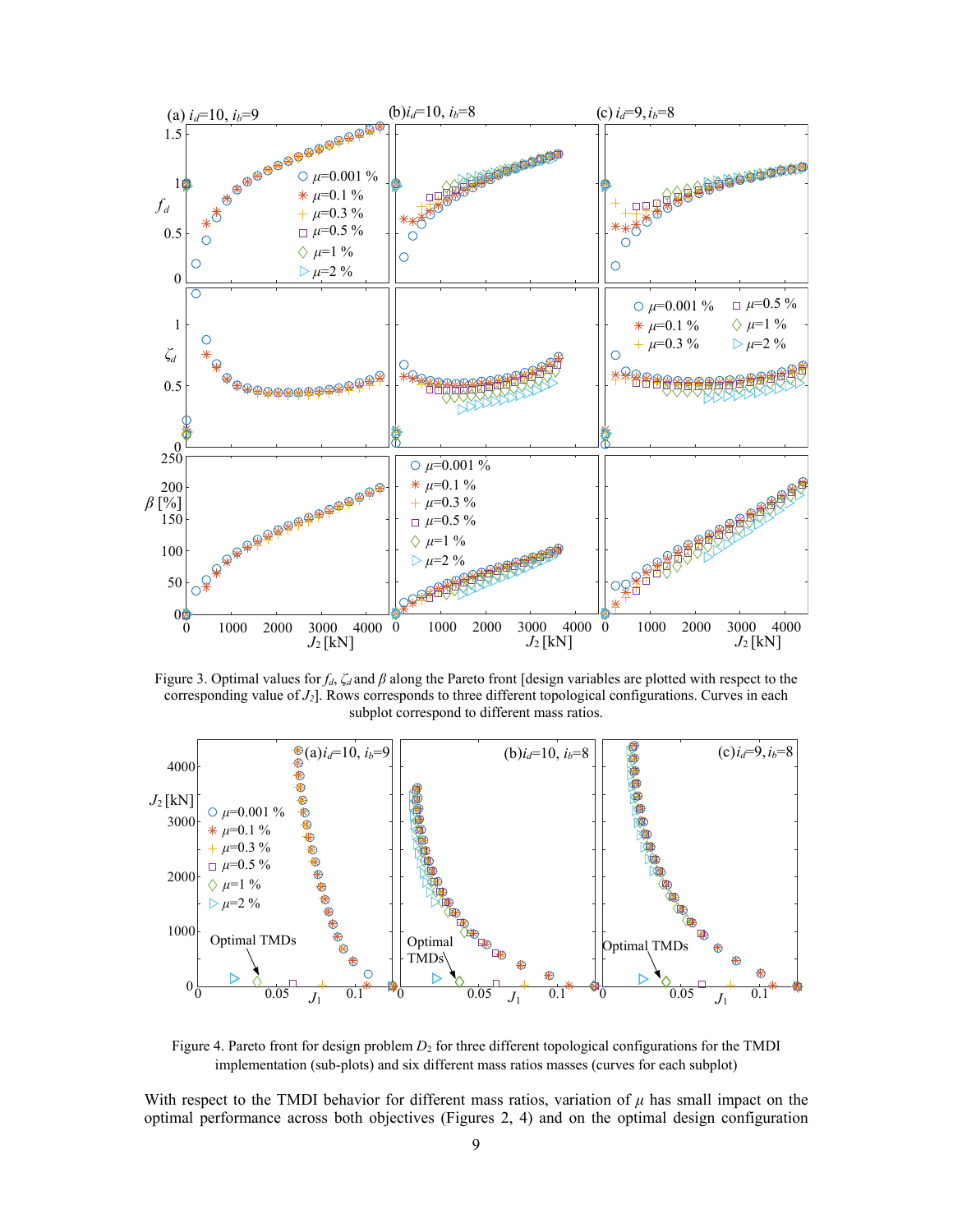(Figure 3) across the Pareto front up to the point that the TMD outperforms TMDI for a given  $\mu$ . The latter creates a sharp jump of the Pareto front to the optimal TMD configuration. The insensitivity to *μ* agrees with the well-reported in the literature mass amplification effect endowed to the TMDI by the inerter (Marian and Giaralis 2013; Marian and Giaralis 2014; Giaralis and Petrini 2017). In general, larger masses tend to provide only marginally better TMDI performance, especially when the inerter force is constrained.

Connecting the inerter at a higher floor provides significant deterioration of the performance [compare parts (d) and (e) in Figure 2] and should be avoided as also shown in (Giaralis and Taflanidis 2017). Placement of the entire TMDI configuration at lower floors [compare parts (d), (f) to (a) in Figure 2] or connecting the inerter to a floor two [part (b) in Figure 2 or 4] or three [part (c) in Figure 2] stories below the *id* story provides greater protection efficiency. This agrees with the trends reported by Giaralis and Taflanidis (2017) and Giaralis and Petrini (2017). The interesting extension here is the investigation of the impact on the inerter force. Placement of the TMDI at a lower floor does not have a significant impact on the inerter forces. Note that the Pareto optimal *β* values [compare parts (a) and (c) in Figure 3] do not significantly change either. On the other hand, *configurations in which the inerter spans two or three stories offer considerable reduction with respect to the inerter forces* [note also the reduced *β* values in part (b) of Figure 3]. This new finding adds yet another advantage of connecting the inerter to the lowest floor possible subject to architectural constraints; not only greater protection efficiency is achieved (smaller  $J_1$  values) but also a reduced demand is created with respect to the (generally significant) inerter forces transferred to the host structure (smaller  $J_2$  values).

# **6. CONCLUSIONS**

The multi-objective design of the tuned-mass-damper-inerter (TMDI) was considered in this study for seismic excitations modeled as stationary stochastic process. The objectives examined include both the protection efficiency as well as the forces that are exerted by the inerter on the host structure. The first objective, representing the vibration suppression, was defined using first-passage reliability criteria, considering outcrossing of failure modes related to floor accelerations, inter-storey drifts and attached mass displacement. A linear combination of the probabilities related to these modes was taken as objective function, following current performance-based seismic design practices. The second objective, representing the strengthening of the host structure required to accommodate the TMDI forces, was taken as the stationary inerter force. A variant of the optimization problem was also considered by adopting as secondary objective the maximum force of either the inerter or the damper utilized in the TMDI configuration. Linear structural model was considered and all required statistics (stationary response, first passage probabilities) were analytically obtained leveraging state-space formulation. For the solution of the multi-objective problem the epsilon constraint method was chosen due to its abilities to identify non-convex fronts and offer a evenly populated discrete representation of the front. Selection of the constraints was done by considering first the single-objective design for minimizing the vibration suppression. As case study an implementation to 10-storey frame was considered. Different topologies were examined with respect to the TMDI configuration. It was verified in the example that the inerter forces are significant, much larger than the damper forces, and that the proposed design formulation facilitates the identification of solutions with drastically different performance across the two examined objectives. Since the damper forces are smaller than the inerter ones their explicit consideration offers little practical interest. The main design variable changing across the Pareto front was found to be the inertance value. Finally it was shown that connection of the inerter to a floor lower than the one immediately underneath the TMDI mass offers significant benefits. Not only greater protection efficiency is achieved but also a reduced demand is created with respect to the inerter forces transferred to the host structure.

# **7. ACKNOWLEDGMENTS**

The second author gratefully acknowledges the financial support by EPSRC in UK, under grant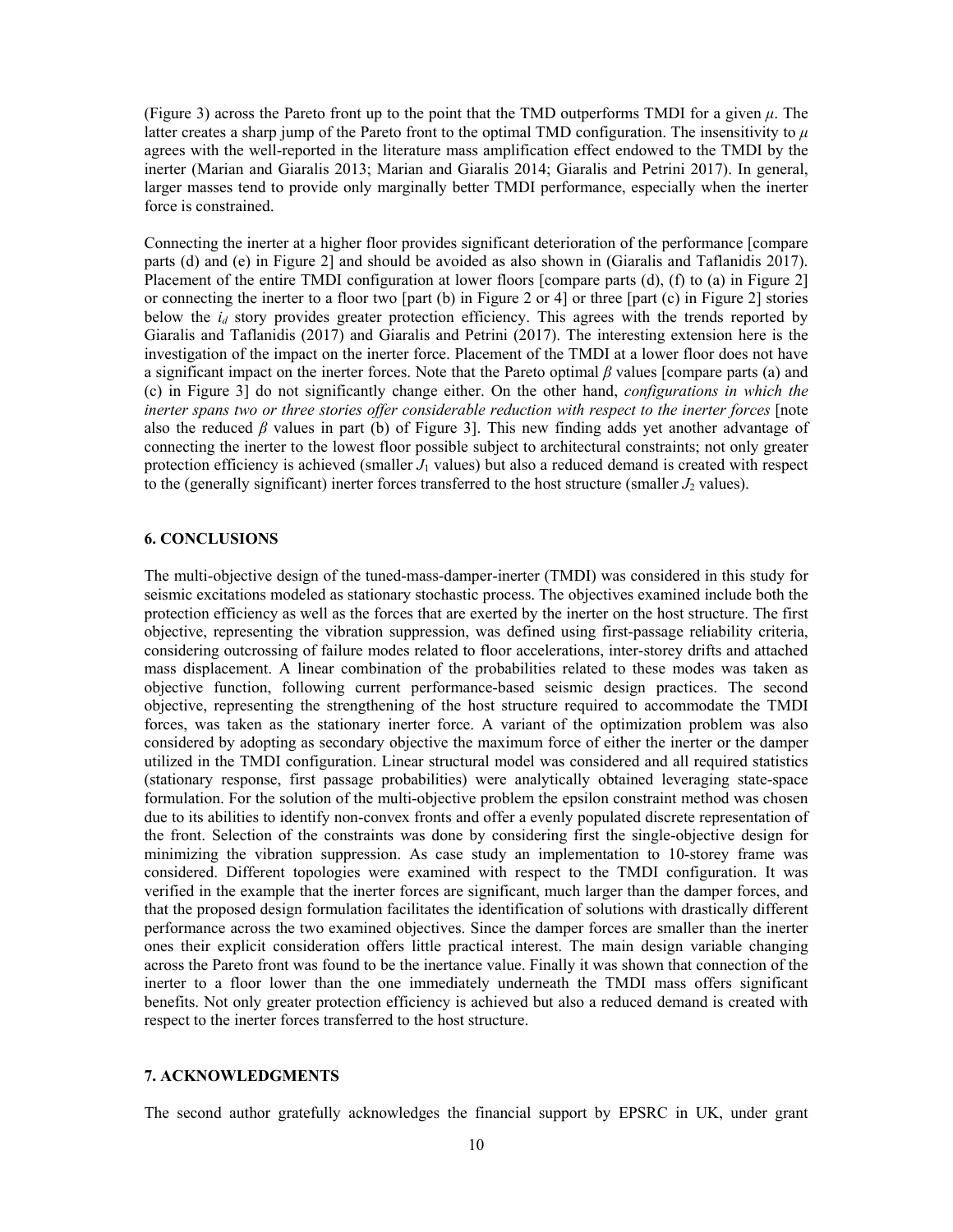### EP/M017621/1.

#### **8. REFERENCES**

Chang, C. C. (1999). "Mass dampers and their optimal designs for building vibration control " *Engineering Structures*, 21, 454-463.

Clough, R. W., and Penzien, J. (1993). *Dynamics of structures*, McGraw-Hill Inc., New York, N.Y.

Der Kiureghian, A. (1980). "Structural response to stationary excitation." *Journal of Engineering Mechanics, ASCE*, 106((EM6)), 1195-1213.

Giaralis, A., and Petrini, F. (2017). "Wind-induced vibration mitigation in tall buildings using the tuned massdamper-inerter." *Journal of Structural Engineering*, 143(9), 04017127.

Giaralis, A., and Taflanidis, A. (2017). "Optimal tuned mass-damper-inerter (TMDI) design for seismically excited MDOF structures with model uncertainties based on reliability criteria." *Structural Control and Health Monitoring*, DOI: 10.1002/stc.2082.

Goulet, C. A., Haselton, C. B., Mitrani-Reiser, J., Beck, J. L., Deierlein, G., Porter, K. A., and Stewart, J. P. (2007). "Evaluation of the seismic performance of code-conforming reinforced-concrete frame building-From seismic hazard to collapse safety and economic losses." *Earthquake Engineering and Structural Dynamics*, 36(13), 1973-1997.

Haimes, Y. Y., Ladson, L., and Wismer, D. A. (1971). "Bicriterion formulation of problems of integrated system identification and system optimization." *IEEE Transactions on Systems Man and Cybernetics*(3), 296-&.

Hoang, N., Fujino, Y., and Warnitchai, P. (2008). "Optimal tuned mass damper for seismic applications and practical design formulas." *Engineering Structures*, 30(3), 707-715.

Lutes, L. D., and Sarkani, S. (1997). *Stochastic analysis of structural and mechanical vibrations*, Prentice Hall, Upper Saddle River, NJ.

Marian, L., and Giaralis, A. (2013)."Optimal design of inerter devices combined with TMDs for vibration control of buildings exposed to stochastic seismic excitations." *11th International Conference on Structural Safety and Reliability*, June 16-20, New York, US, 1025-1032.

Marian, L., and Giaralis, A. (2014). "Optimal design of a novel tuned mass-damper-inerter (TMDI) passive vibration control configuration for stochastically support-excited structural systems." *Probabilistic Engineering Mechanics*, 38, 156-164.

Rice, S. O. (1944, 1945). "Mathematical analysis of random noise." *Bell System Technical Journal*, 23 and 24.

Smith, M. C. (2002). "Synthesis of mechanical networks: the inerter." *Automatic Control, IEEE Transactions on*, 47(10), 1648-1662.

Taflanidis, A. A., and Beck, J. L. (2006). "Analytical approximation for stationary reliability of certain and uncertain linear dynamic systems with higher dimensional output." *Earthquake Engineering and Structural Dynamics*, 35(10), 1247-1267.

Taflanidis, A. A., and Scruggs, J. T. (2010). "Performance measures and optimal design of linear structural systems under stochastic stationary excitation." *Structural Safety*, 32(5), 305-315.

Zitzler, E., Deb, K., and Thiele, L. (2000). "Comparison of multiobjective evolutionary algorithms: Empirical results." *Evolutionary computation*, 8(2), 173-195.

#### **APPENDIX**

The state-space representation of the TMDI-equipped *n*-story structure in Equations (1) and (2) reads

$$
\dot{\mathbf{x}}_{ss}(t) = \mathbf{A}_s(\mathbf{\varphi})\mathbf{x}_{ss}(t) + \mathbf{E}_s(\mathbf{\varphi})\ddot{x}_s(t), \quad \mathbf{z}(t) = \mathbf{C}_s(\mathbf{\varphi})\mathbf{x}_{ss}(t)
$$
\n(22)

where  $\mathbf{x}_{ss} \in \mathbb{R}^{2n+2}$  is the state vector collecting relative to the ground displacements and velocities of all